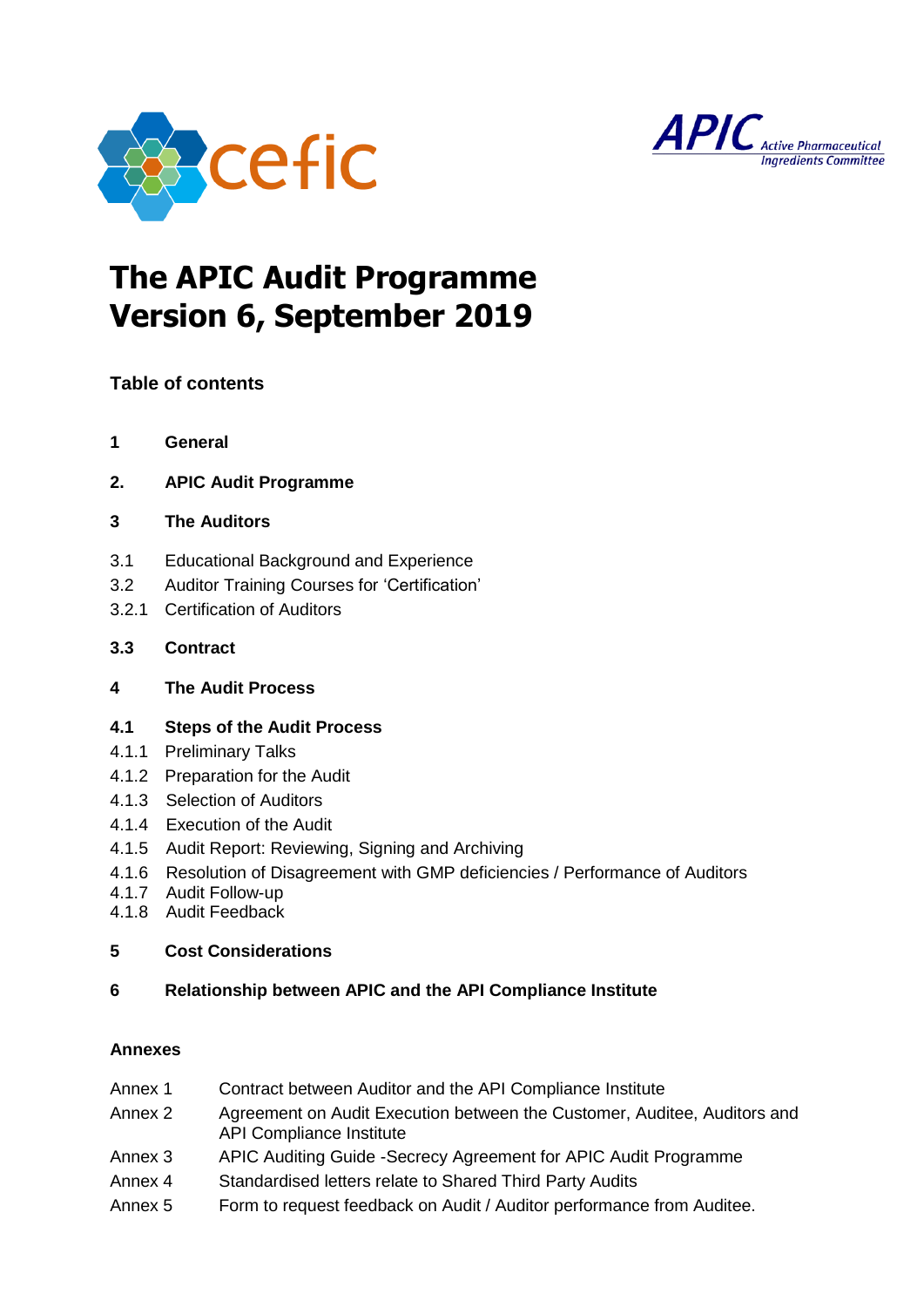# **1 General**

According to the EU legislation '*the holder of a manufacturing authorization shall at least be obliged to comply with the principles and guidelines of good manufacturing practice for medicinal products and to use as starting materials only active substances, which have been manufactured in accordance with the detailed guidelines on good manufacturing practice for starting materials*' (Directive 2001/83/EC as amended, article 46(f) for Human Medicinal Products and Directive 2001/82/EC, Article 50(f) for Veterinary Medicinal Products).

The Document entitled "Guidance on the occasions when it is appropriate for Competent Authorities to conduct inspections at the premises of manufacturers of active substances used as starting materials" (1) and the EMA Website GMP Question and Answers on audits of active substances manufacturers

(http://www.ema.europa.eu/ema/index.jsp?curl=pages/regulation/q\_and\_a/q\_and\_a\_detail\_0 00027.jsp&mid=WC0b01ac05800296ca) give further guidance on what the European Authorities expect in terms of assessing the GMP status of active substance, intermediates, starting materials (SM) and critical raw materials (RM) manufacturers.

An audit conducted by or done on behalf of the Manufacturing Authorisation Holder (MAH) of their Active Pharmaceutical Ingredient (API) Manufacturers/Suppliers should be an integral part of the Supplier Qualification Procedure of the MAH.

API manufacturers need to have a risk based approach for auditing critical RM, SM, and filed intermediates in their supplier qualification programme as required by the Falsified Medicine Directive (FMD) 2011/62/EC.

Audits should be performed by qualified and trained staff, the audit should be properly documented and the audit reports will be subject to inspection by the Competent Authorities during inspections of the MAH for the Medicinal Products and API manufacturers. Audits should be done periodically using a risk based approach to assess the continuing cGMP Compliance status of the API, intermediates, critical RM and SM Manufacturers and, as necessary, the Agent, Broker, Packer, Re-Packer, Distributor or Importer.

If a Third Party is involved during auditing then the MAH or API manufacturer as "contract giver" should follow Chapter 7 of the EU GMP Guide and evaluate the auditors/audit process of the Third Party as the "contract acceptor" to ensure that the audit process complies with their cGMP expectations. The MAH and API manufacturer should ensure there is no conflict of interest between the audit process, the auditors and the Auditee. In view of the legal background and the cGMP expectation of supplier evaluation by the authorities, the Qualified Person(s) or responsible person(s) of the MAH and/or API manufacturer is responsible to assure that the materials used in Human and Veterinary Medicinal Product Manufacture are manufactured according to the EU GMP guidelines for APIs.

Several Audit Options are acceptable to the European Authorities:

\_\_\_\_\_\_\_\_\_\_\_\_\_\_\_\_\_\_\_\_\_\_\_\_\_\_

 The Customer/Supplier Audit or **Second Party Audit** that would be performed by the Qualified Auditors of the MAH and /or API manufacturer for each material used in API manufacturing. The audit may also be performed by the Qualified Auditors of the MAH, for example in the case where the Marketing Authorisation Holder is responsible for the Manufacture or Supply of the API and contracts out the manufacture of the Medicinal Product to the MAH for the Medicinal Product.

<sup>(1)</sup> The Guidance was published in 'Compilation of Community Procedures on Inspections and Exchange of Information', http://ec.europa.eu/health/files/eudralex/vol-10/2013\_ema385898\_rev\_16.pdf and

[http://ec.europa.eu/health/files/pharmacos/docs/doc2005/03\\_05/asm\\_inspections\\_guidance\\_\\_final\\_20](http://ec.europa.eu/health/files/pharmacos/docs/doc2005/03_05/asm_inspections_guidance__final_20050303_en.pdf) [050303\\_en.pdf](http://ec.europa.eu/health/files/pharmacos/docs/doc2005/03_05/asm_inspections_guidance__final_20050303_en.pdf)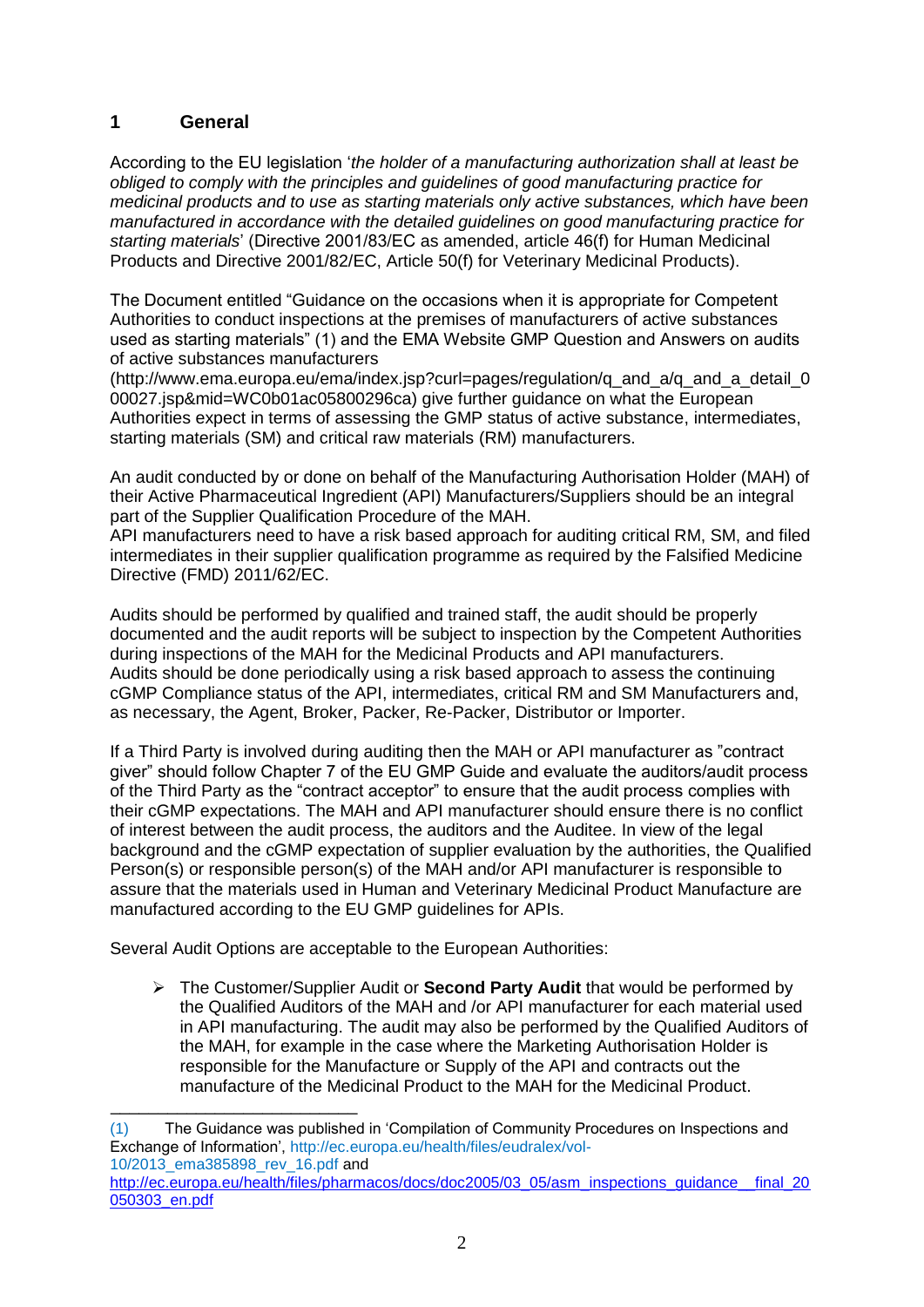The Second Party Audit can also be applied to outsourced or contracted material manufacturing and performed by qualified auditors of the MAH and/or API manufacturers

The audit report and findings should be reviewed by the Qualified Person(s) of the MAH or the responsible person of the API manufacturer. In this case, the responsibilities for auditing of the material Manufacturer should be defined in the Technical Contract.

- A **Third Party Audit** of the material Manufacturer performed on behalf of the Qualified Person(s) or responsible person(s) of the MAH and/or API manufacturer. The Qualified Person(s) or responsible person(s) of the MAH and/or API manufacturer (Contract Giver) confirms that the Third Party Audit Process provides an effective assessment of the cGMP status of the material manufacturer and that the audit is performed by independent, qualified Auditors with no conflict of interest.
- **Shared Third Party Audits** are acceptable to the European Authorities as long as the Qualified Person(s) and /or responsible persons in API manufacturing ensures that the scope of the audit is applicable to each material used in API manufacturing or Medicinal Product.

A Third Party Audit can either be initiated by one or more Manufacturing Authorisation Holder(s) ('called 'customer') or by the API Manufacturer / Distributor / Broker / Importer/ Packer / Re-Packer itself (called 'Auditee').

If the API Manufacturer / Distributor / Broker/ Importer/ Packer / Re-Packer initiates the audit, the purpose of the audit is a **self-assessment** of the cGMP status of the API Manufacturer.

A Third Party Audit for critical RM, SM and intermediates can be applied to qualify the cGMP status of the manufacturer

The API manufacturers may use such audit programmes beyond the EU QP requirements as part of their own material supplier qualification management. Guidance on Supplier Qualification and Management is given in the APIC publication

 $\triangleright$  The customer of the Third Party Audit should decide for themselves whether there are any conflict of interest issues with any Third Party Audit Option.

# **2 APIC Audit Programme**

The approach taken by many Medicinal Product and API Manufacturers towards this legal requirement is to perform one to one audits of their material manufacturers. However it is recognized that audits are time-consuming and expensive for both the API and Medicinal Product Manufacturer and there is potential for significant audit overload for the Pharmaceutical and chemical Industry if this is the only option used.

The aim of the APIC Audit Programme is to provide a standardised Third Party Auditing process to ensure that an effective assessment is performed of the cGMP status of critical RM, SM, intermediates and APIs; These APIs are used as Starting Materials for Medicinal Products and in so doing contribute to the assurance of the Quality, Safety and Efficacy of the Medicinal Products.

The API Compliance Institute as a Business Unit of Concept Heidelberg has been contracted by APIC to administer the APIC Audit Programme.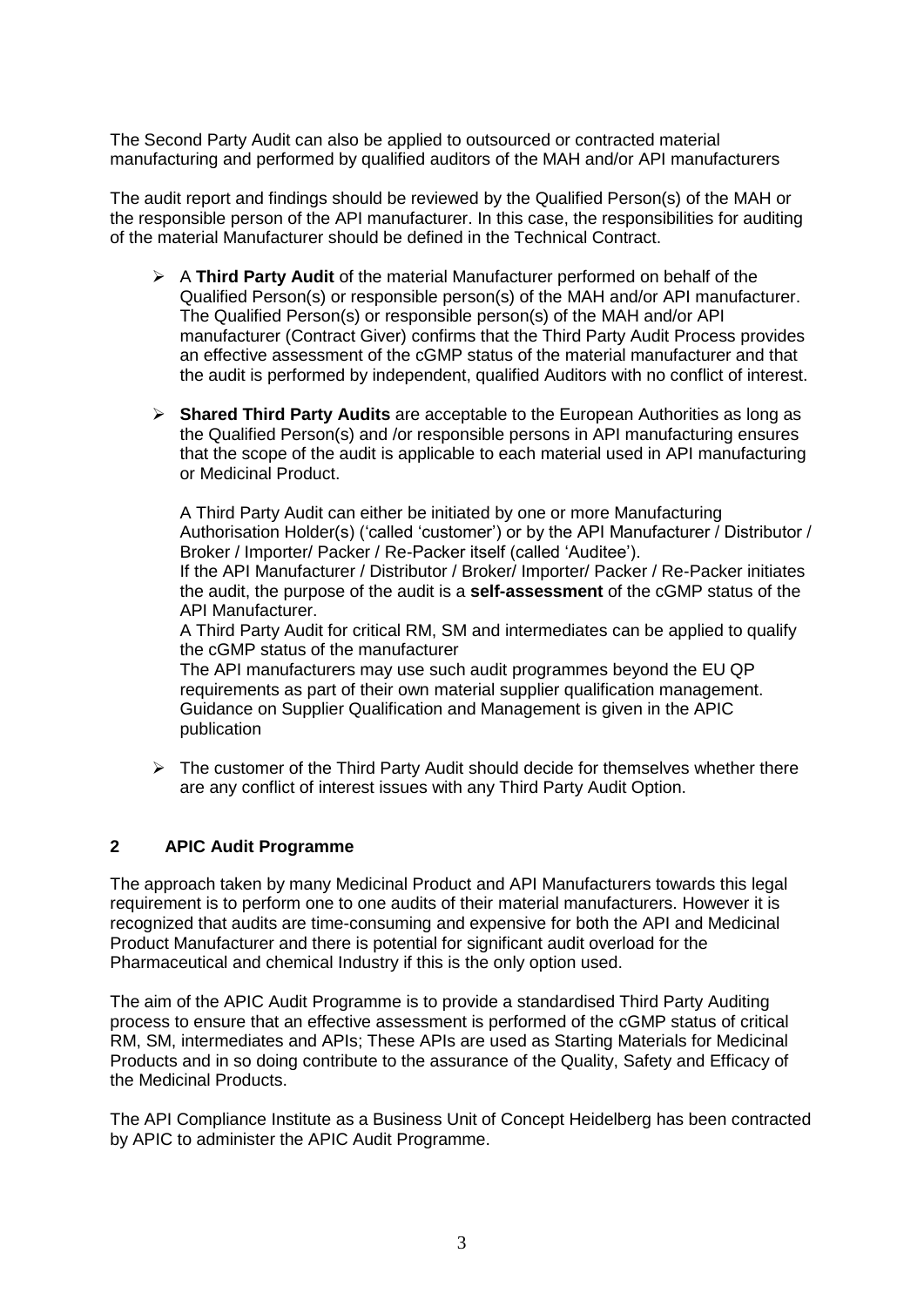The audits within the framework of the APIC Audit Programme are conducted by APIC Certified Auditors and standardised reports with classification of findings are issued.

Third Party Audits for APIs should be initiated by the Marketing Authorisation Holder for the Medicinal product according to the European directive 2001/83/EC and its amendments where it is defined that it is the responsibility of the MAH to assure that the API is manufactured in accordance with the cGMPs in force.

Third Party Audits related to critical RM, SM and intermediates can be performed on request against the applicable parts of ICH Q7.

In the case that several MAHs and/or API manufacturers wish to cooperate on an audit of the same material Manufacturer or share an audit report the 'Third party audit' becomes a **'Shared Third Party Audit'**. Once the initial request to arrange the audit has been made to The API Compliance Institute, other potential customers for the  $3<sup>rd</sup>$  Party Audit could be contacted using the standardised letter (Annex 4) and if they wish to share this audit, they should contact the API Compliance Institute 4 weeks at latest before the audit takes place.

In the case that a Third Party Audit has recently been performed and the Manufacturer is contacted by a QP or responsible person of another MAH and/or API manufacturer who is interested in assessing whether this Third Party Audit Report satisfies his requirements, the representative of the MAH and/or API manufacturer should be asked to contact the API Compliance Institute. This scheme can also be applied to non EU MAH and/or API manufacturers.

In the case that the material Manufacturer/Distributor/Broker/Importer/Packer/Re-Packer initiates the request for a Third Party audit of their Manufacturing Site, the audit will be for the purpose of performing a **self-assessment audit**. This will be documented in the Audit Agreement and included as a Footnote in the Audit Report.

#### **Important:**

The 'Compliance Triangle principle' (see figure 1) will be followed at all steps of the audit process to ensure that all parties involved - the 'customer', the 'Auditee', the auditors and the API Compliance Institute as the coordinator of the audit are involved in the communication processes.



#### **Figure 1: Compliance Triangle Principle of the APIC Third Party Audit Programme**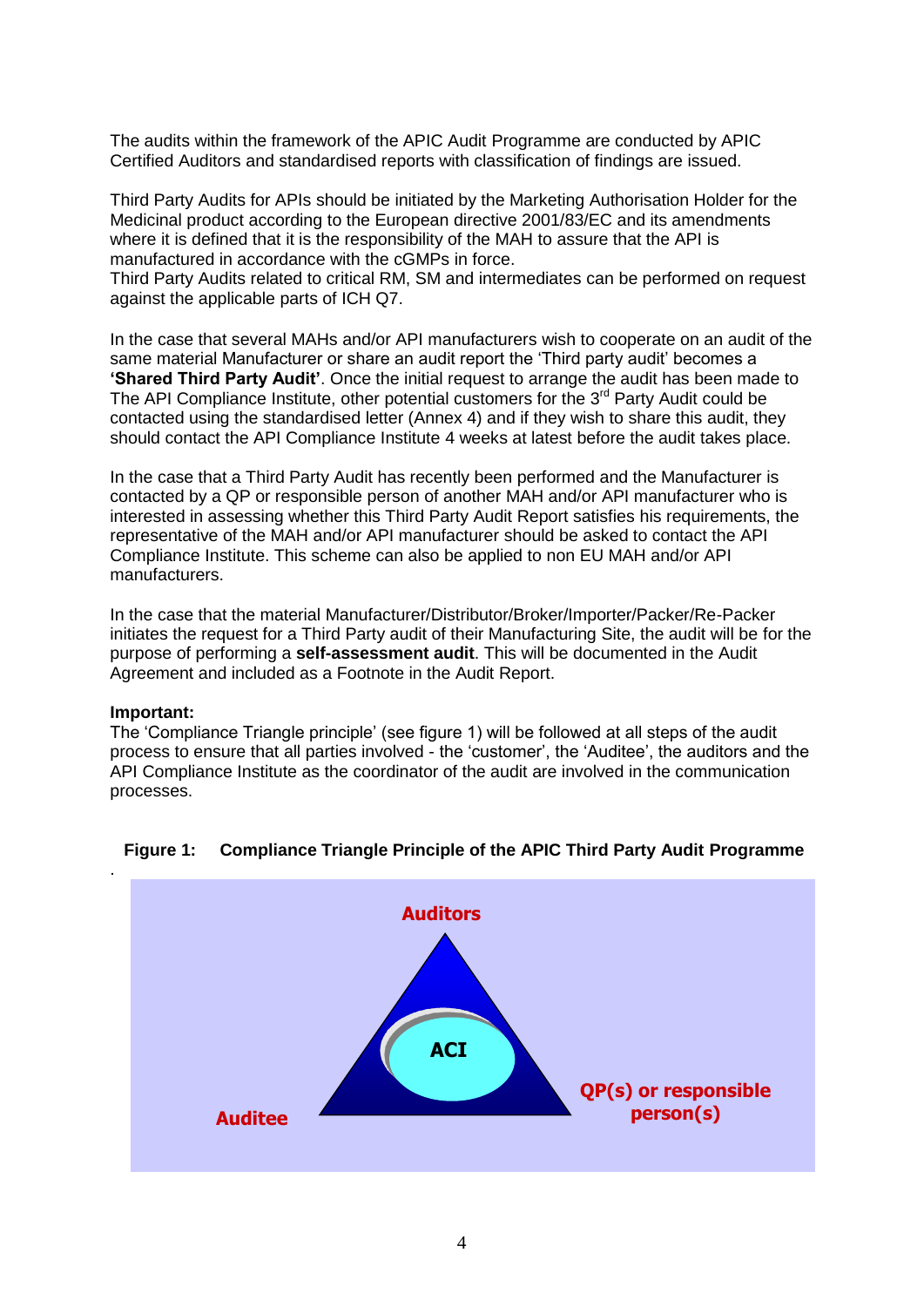- **Request by the QP(s) or Responsible Person(s) of the Manufacturing Authorisation Holder(s): Third Party Audit of API Starting Material used in Medicinal Products and critical RM, SM, filed intermediates, excipients.**
- **Request by the API Manufacturer/Distributor/Broker/Importer/Packer/Re-Packer: Self Assessment Audit of GMP status**

#### **ACI = API Compliance Institute Auditee = Manufacturer/Distributor/Broker/Importer/Packer/Re-Packer QP = Qualified Person or responsible person**

Participation in the APIC Audit Programme is on a voluntary basis and is not limited to members of APIC or to a specific region of the world.

## The CEFIC APIC Auditing Guide documentation

[\(http://apic.cefic.org/pub/Auditing/APIC\\_CEFIC\\_AuditingGuideAugust2016.pdf\)](http://apic.cefic.org/pub/Auditing/APIC_CEFIC_AuditingGuideAugust2016.pdf) provides the framework for the standardised audit programme. Trained Auditors follow the principles defined in the Auditing Guide, to ensure that a comprehensive assessment of the cGMP status of each Manufacturer or as necessary Distributor, Trader, Broker, Importer, Packager, Re-packager of the Material is performed and that full documentation is available to describe the audit.

The audit report will include descriptions of all items covered during the audit. Objective evidence for any cGMP deficiencies found during the audit will be included in the report and such deficiencies will be categorized by the Auditors in one of the following categories (classification rating see Q&A EU GMP guide part II: Basic requirements for active substances used as starting materials: GMP compliance for active substances **[http://www.ema.europa.eu/ema/index.jsp?curl=pages/regulation/q\\_and\\_a/q\\_and\\_a\\_det](http://www.ema.europa.eu/ema/index.jsp?curl=pages/regulation/q_and_a/q_and_a_detail_000027.jsp)**

#### **[ail\\_000027.jsp](http://www.ema.europa.eu/ema/index.jsp?curl=pages/regulation/q_and_a/q_and_a_detail_000027.jsp)**).

## Critical Deficiency:

A deficiency which has produced, or leads to a significant risk of producing an Active Pharmaceutical Ingredient that could be harmful to the human or veterinary patient.

The condition violates essential cGMP-rules and/or essential quality assurance practices.

## Major Deficiency:

A non critical deficiency which has produced or may produce a product, which does not comply with its marketing authorization or which indicates a "major" deviation from cGMP, or a combination of several "other" deficiencies, none of which on their own may be major, but which may together represent a major deficiency and should be explained and reported as such.

#### Other Deficiency:

A deficiency, which cannot be classified as either critical or major, but which indicates a departure from cGMP.

(A deficiency may be "other" either because it is judged as "minor", or because there is insufficient information to classify it as a major or critical).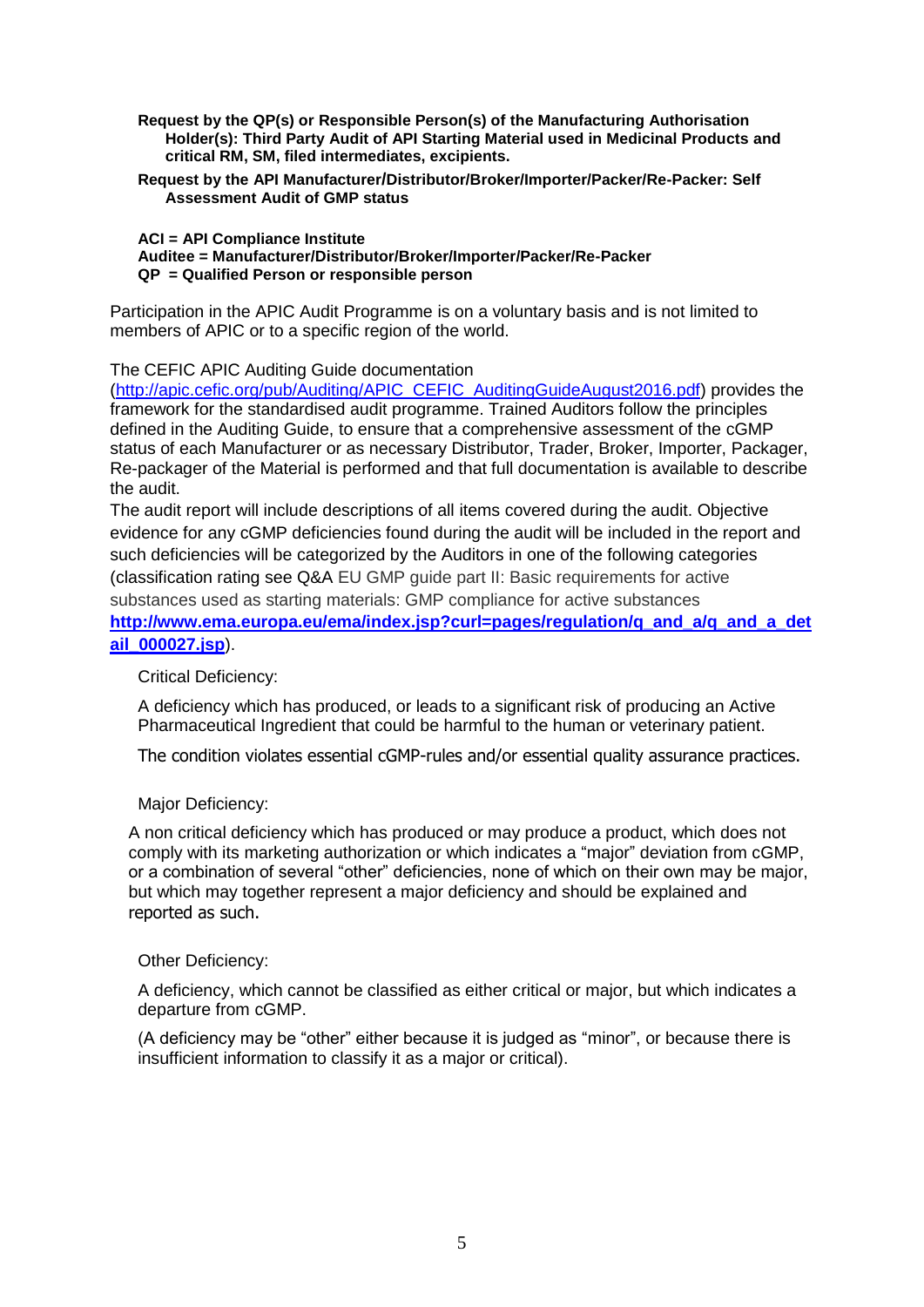# **3 The Auditors**

## **3.1. Educational Background and Experience**

The Auditors should have a good educational knowledge of chemistry. Qualifications as Pharmacist, Medical Doctor, Chemical Engineer, graduate or Ph.D. in Chemistry, Biology or related fields as Agrochemistry etc., are appropriate. A good understanding of biochemistry and analytical techniques and practices is a definite advantage.

At least 5 years practical experience of cGMP manufacture of Active Pharmaceutical Ingredients may also be considered as sufficient knowledge and background.

Auditors should be aware of and understand the changes and implications of regulatory requirements in API manufacturing. This knowledge is usually obtained through training and experience.

## **3.2 Auditor Training Courses for 'Certification'**

Attendance at a specific five-day training course sponsored by APIC (two and a half days related to cGMPs in API manufacture and two and a half days for training in effective auditing techniques) is a prerequisite for becoming an APIC Certified Auditor. The participant will receive a certificate of attendance for each of the two training courses.

The seminar fees will be charged directly to the Auditor or his company.

## **3.2.1 Certification of Auditors**

In the APIC Audit programme 3 possibilities are given:

- Certificate of Attendance: The participant of the specific five-day training will receive a certificate of attendance for each of the two training courses.
- APIC Certified Auditor: In order to become an APIC Certified Auditor, the Auditor has to undergo an assessment and 2 written examinations. The first exam is about general GMP topics and takes place directly after the Auditor Training Course. The second exam is an internet based test approx.. 2 weeks after the Auditor Training Course is finished and consists of a total of 30 questions. These have to be answered following the multiple-choice procedure. For this task, the participant has 60 minutes. He/she has passed the exam if 80% of the questions have been answered correctly. In case of failure, the exam can be repeated twice. The costs have to be borne by the participant.
- During the Auditor Training Course an APIC representative who is a trainer in the course and a trainer with academic education in psychology assess the auditing skills of the participants. The APIC representative judges the participant's ability to conduct audits according to the provisions of the APIC Auditing Programme. The psychologist assesses the verbal and non-verbal communication, analyses the art of questioning and conversation techniques as well as the behavior in conflict situations. These ratings are put down on a form including a statement whether or not the trainee auditor should become an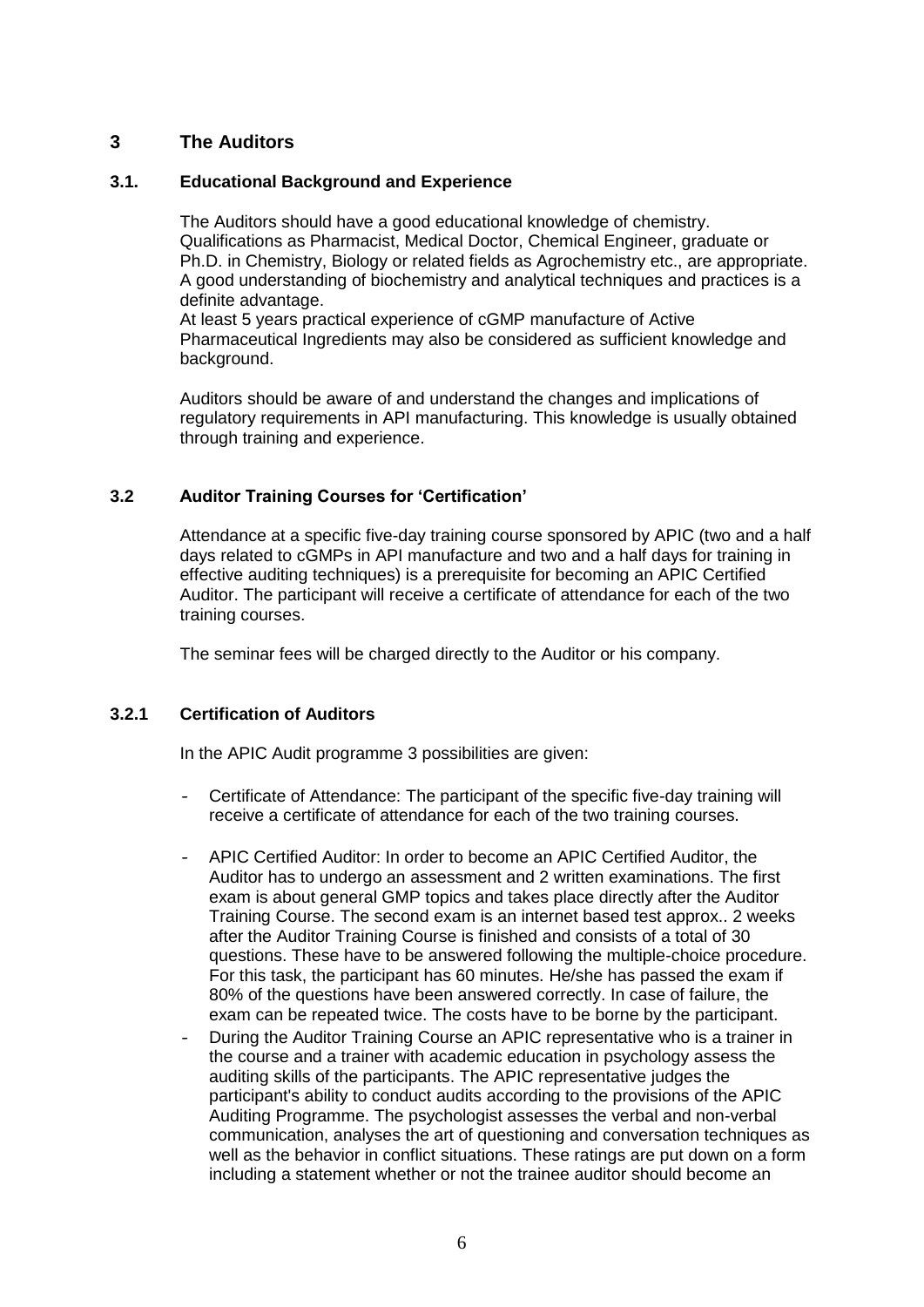APIC Certified Auditor and the form is archived at the API Compliance Institute together with the record of performance in the examination.

Auditors who have successfully passed the examinations and the assessment will then become APIC Certified Auditors. The Certificate is valid for three years.

The API Compliance Institute keeps a register of all APIC Certified Auditors.

On request by the certified APIC auditor his/her certification can be extended provided he/she can show evidence that he/she

- has attended at least two training courses / conferences on current GMP topics
- has performed at least three audits

during the current period of his/her certification.

The ACI decides on requalification of the auditor. In case of doubt an APIC representative should confirm in writing that he agrees with the recertification. If these conditions are not met or the request for re-certification was not made by the certified APIC Auditor, his/her name will be withdrawn from the register of APIC Certified Auditors by the ACI.

## **3.3 Contract**

'APIC Certified Auditors' who agree to conduct audits in the framework of the APIC Audit Programme have to sign a contract with the API Compliance Institute (see Annex 1). This contract lays down the obligations of the Certified Auditor.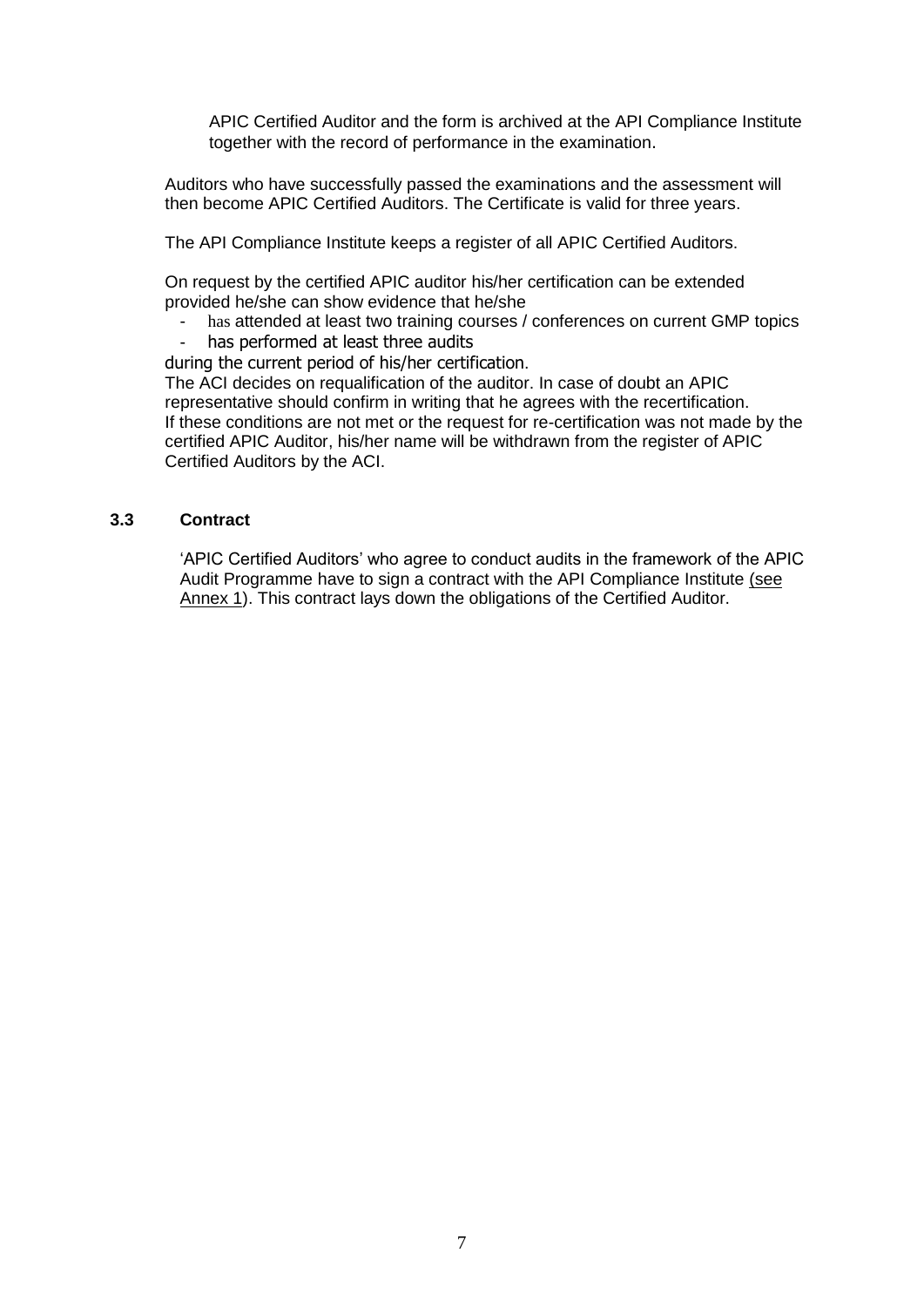# **4 The Audit Process**

## **4.1 Steps of the Audit Process**

The following section describes the steps that should be followed in the audit process from the initial contact with the API Compliance Institute by the potential customer until the distribution of the audit report. The timings mentioned below are maximum time frames however the timeframes can be reduced to support urgent requests

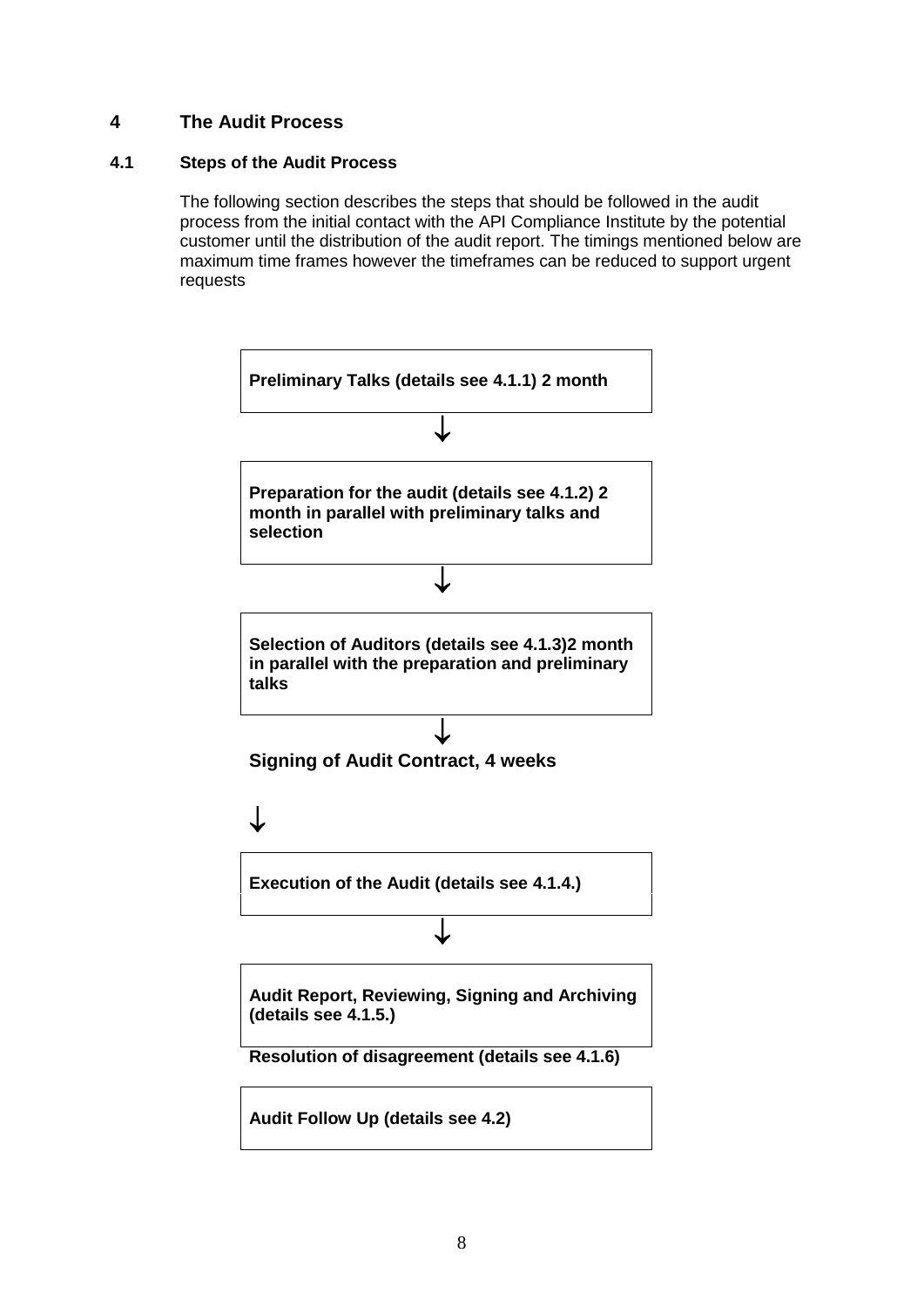## **4.1.1 Preliminary Talks**

A Third Party Audit should be initiated by one or more QP(s) and/or responsible person(s) of MAH(s) and/or API manufacturer(s) ('called 'customer'). Requests to initiate Third Party Audits should be made to the API Compliance Institute in all cases.

Audit requests will follow the Compliance Triangle Principle (see Figure 2).

#### **Figure 2: Compliance Triangle Principle of the APIC Third Party Audit Programme, Preliminary Talks**



- **(a) Request by the Auditee: self assessment of cGMP status**
- **(b) Request by customer: Third Party Audit of critical RM, SM, intermediates and APIs**

Before formal placement of an order by the customer, the API Compliance Institute will have preliminary talks on the following topics, among others:

- Provide details of the objectives and structure of the APIC Audit Programme so that the customer can verify that the audit process is suitable with respect to Chapter 7 of EU GMP Guide relating to Contract Services.
- Scope of the audit
- Steps of the audit process
- Expected time inputs and expected costs
- Timetable, if desired
- Discuss potential involvement of other customers with the material Manufacturer and initial customer requesting audit to encourage Shared Third Party Audit Option.
- Standardised letters (Annex 4) to encourage The Shared Third Party Audit Options will be sent by the ACI to the customers and Auditee to explain the Shared Third Party Audit Option and if they are in agreement, the relevant Standardised Letters may then be sent to other customers who may be interested in participating in the Shared Third Party Audit.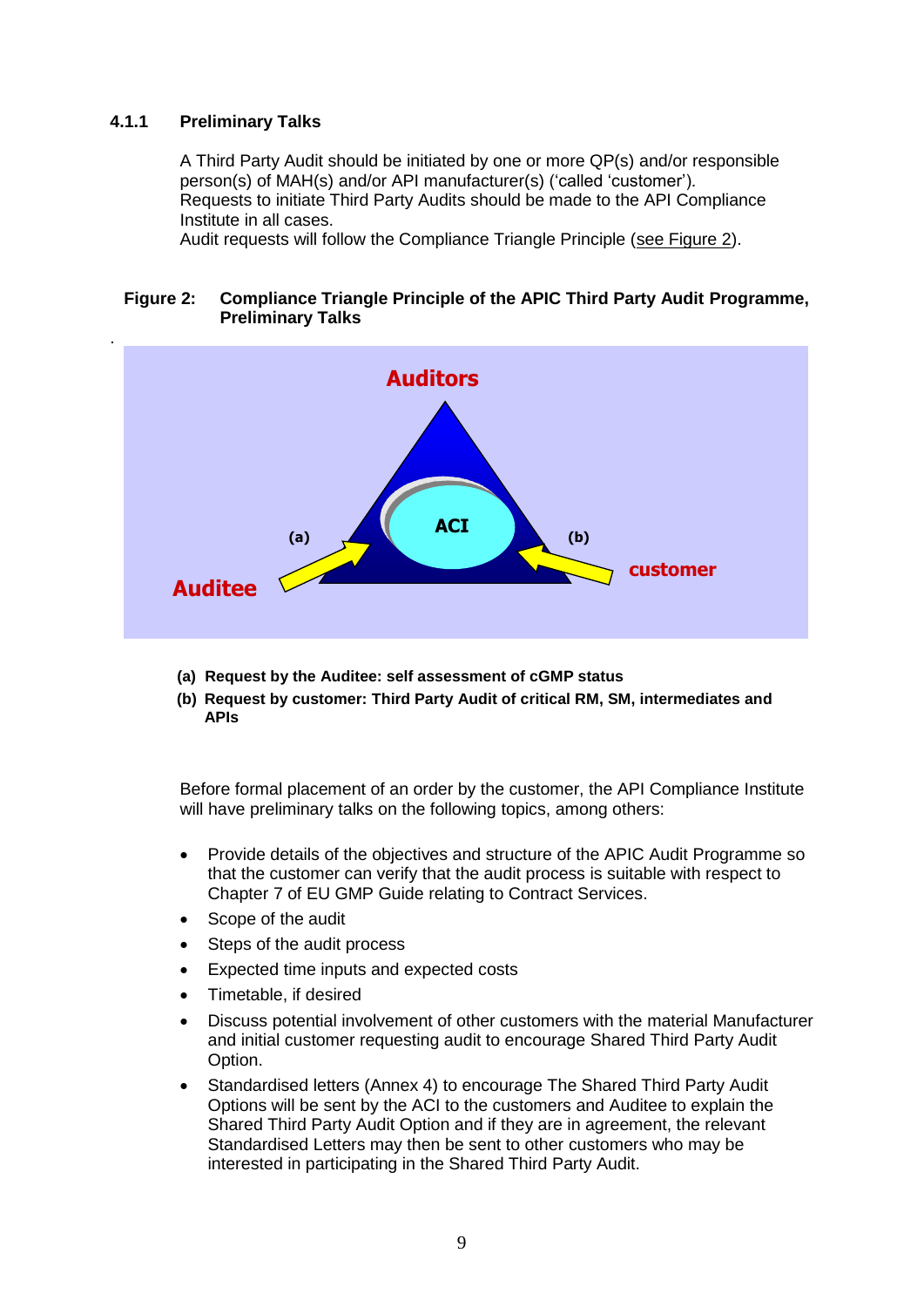The following standardised approach will be followed.



#### **Figure 3: Standardised Audit Process**

If the customer is interested in ordering an audit, the API Compliance Institute will send the necessary documents, including the Audit Agreement (see Annex 2) to the customer. The customer can define any specific points that should be covered in the audit for example corrective actions from previous audits in the amendment to the Agreement.

The Audit Agreement has to be signed by all parties involved, the customer, the Auditee, the auditors and the API Compliance Institute. When more than one QP or Responsible Person(s) of the MAH(s) and/or API manufacturer(s) are requesting the audit, for reasons of confidentiality, contracts with each QP or responsible person can be documented separately.

In case of a 'self-assessment audit', the Audit Agreement has only to be signed by the customer as Auditee, the auditors and the API Compliance Institute.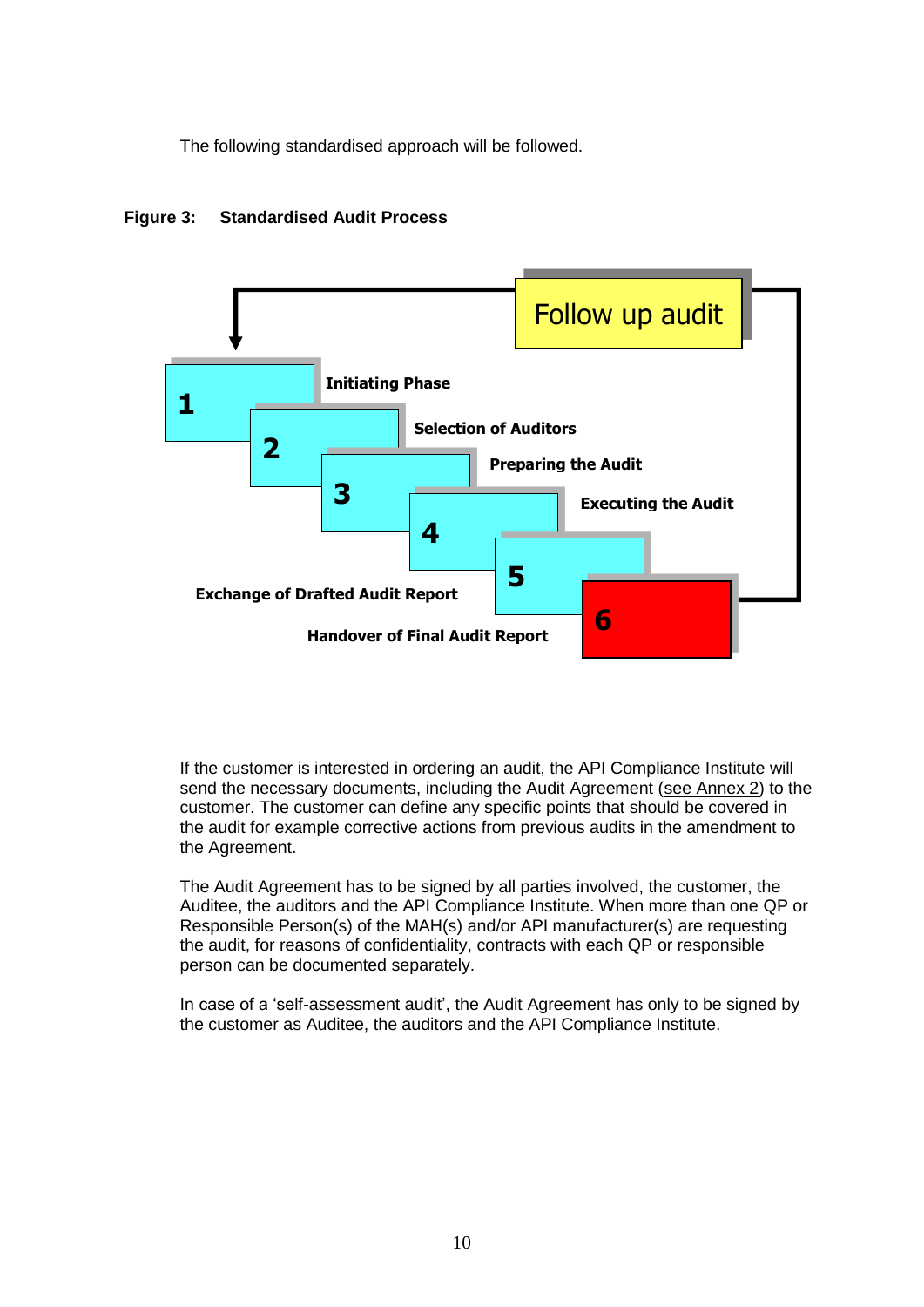The services listed in the following sections on the individual steps of the audit take place after the Audit Agreement has been signed by all parties and returned to the API Compliance Institute.

A Secrecy Agreement that is designed to protect the confidential information of the Auditee will be prepared and signed. A proposed Secrecy Agreement is available in Annex 3.

#### **4.1.2 Preparation for the Audit**





- **(c) customers contact(s) ACI**
- **(d) ACI contacts the Auditee and sends the pre-audit questionnaire and contacts the required number of suitable APIC certified auditors**

For gaining initial information about the Auditee and to effectively plan the audit a pre-audit questionnaire (for further details see Appendix B of APIC Auditing Guide) will be sent by the API Compliance Institute to the Auditee in advance.

After return of the completed questionnaire, the required number of suitable auditors will be selected by the API Compliance Institute according to section 3.1.3 based on the information given in the questionnaire.

The questionnaire will also be forwarded to the selected auditors for their preparation. If, after evaluation of the questionnaire, the auditors will have any doubt of a successful audit, the Auditee will be contacted by the API Compliance Institute to discuss on how to proceed.

The Auditee will appoint a contact person (audit representative) responsible for the handling of the audit.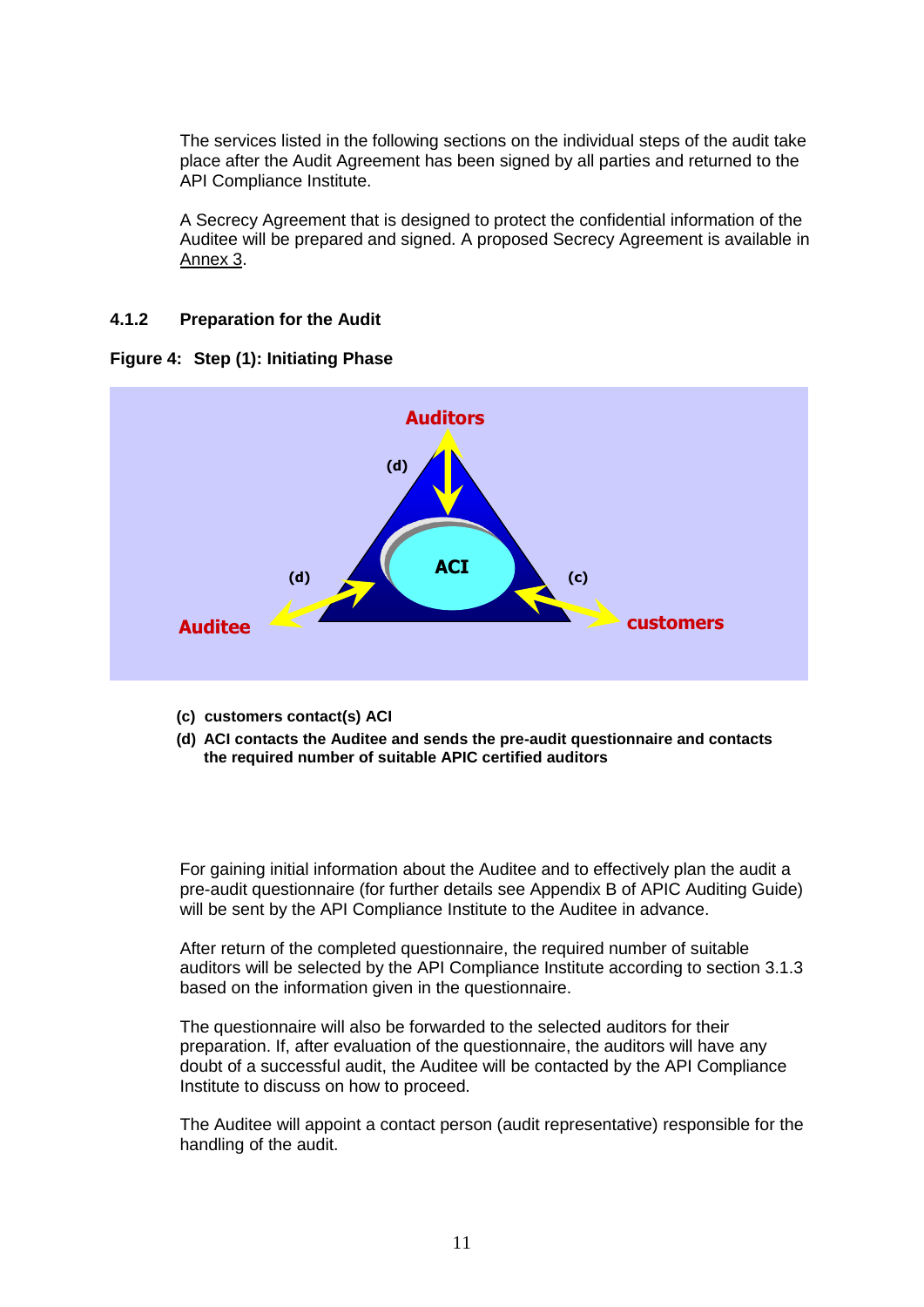## **4.1.3 Selection of Auditors**





#### **(e) ACI informs the Auditee and the customers about the names of the chosen APIC certified auditors. Both the Auditee and/or the customers can refuse one or both auditors (e.g. due to competition reasons)**

In general, for API auditing the API Compliance Institute will select two Certified Auditors from the APIC register. A lead auditor will be nominated. The Auditee and the customer(s) will be notified of the names of the auditors and their CVs will be provided.

For auditing critical RM, SM and intermediates the number of auditors will depend on the criticality defined in agreement with the customer.

The Auditee and the customer(s) are entitled to reject the proposed auditors. Nevertheless they will be asked to explain the reasons for rejecting an auditor. In these cases new auditors will be selected by the API Compliance Institute. On request the Auditee and the customer will be informed on the types of audits the auditor(s) has/ve conducted during the past two years.

After agreement on the choice of auditors, a Secrecy Agreement (Appendix 3) will be signed by the API Compliance Institute, the customer(s), the Auditee and the Auditors. Company Secrecy Agreements may also be used.

The auditors will sign a statement in the Secrecy Agreement to confirm that they did not work for the Auditee or customer (for example as a consultant or employee) for at least 5 years prior to the audit and there is no financial interest or commercial conflict with customer or Auditee.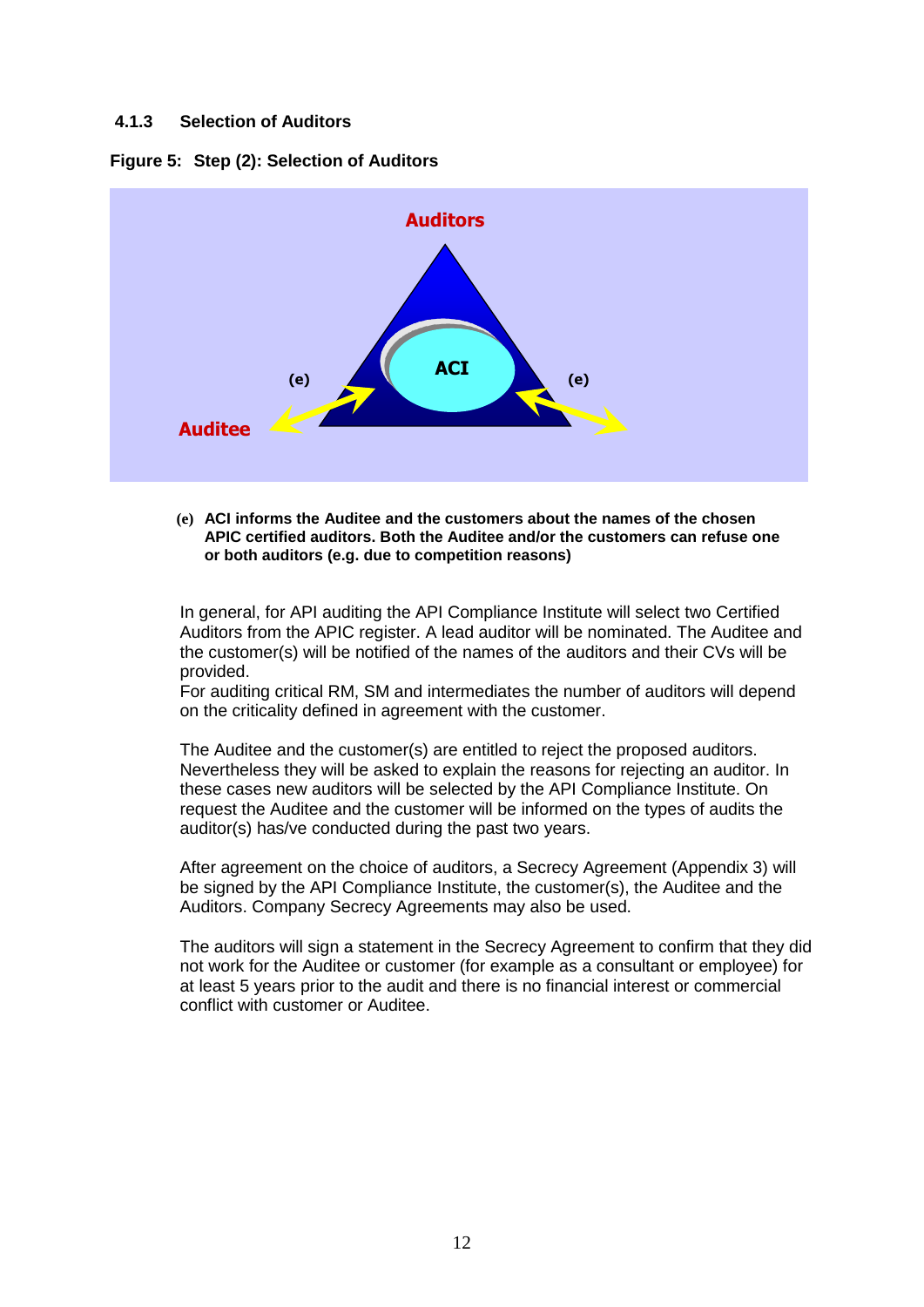#### **4.1.4 Execution of the Audit**



**Figure 6: Steps (3) and (4): Preparing and executing the audit**

**(f) Lead Auditor interacts directly with the Auditee in order to plan the audit in detail. The customers will be informed by ACI.**

As a guideline, the audit may be performed by two auditors for two days The ACI will propose the duration of the Audit and number of auditors considering the scope of the audit.

If the agreed audit time schedule and/or number of auditors changes during the audit this must be communicated immediately to the customer(s) and ACI explaining the reason for the change.

Before the audit the Auditee will receive an audit plan from the auditors, detailing the major topics of the audit and a tentative schedule During the audit the cGMP compliance of the Auditee will be evaluated by the auditors on the basis of the applicable items of the ICH Q7 guideline (GMP for APIs, part II of the EU GMP Guide) and other relevant guidances if applicable (for example ISO, ICH Q9, 10, 11) using the APIC Auditing Aide Memoire and APIC How To Do ICH Q7 Guidance document as references.

All observations relating to GMP deficiencies will be stated and classified (Refer to section 1 for classification rating) during the final wrap up meeting with the Senior Management of the Auditee.

In the case where the material Manufacturer/Distributor/Broker/Importer/Packer/Re-Packer requests the Third Party Audit as part of a Self Assessment of GMP status, a 2-day audit performed by 1 auditor may be sufficient.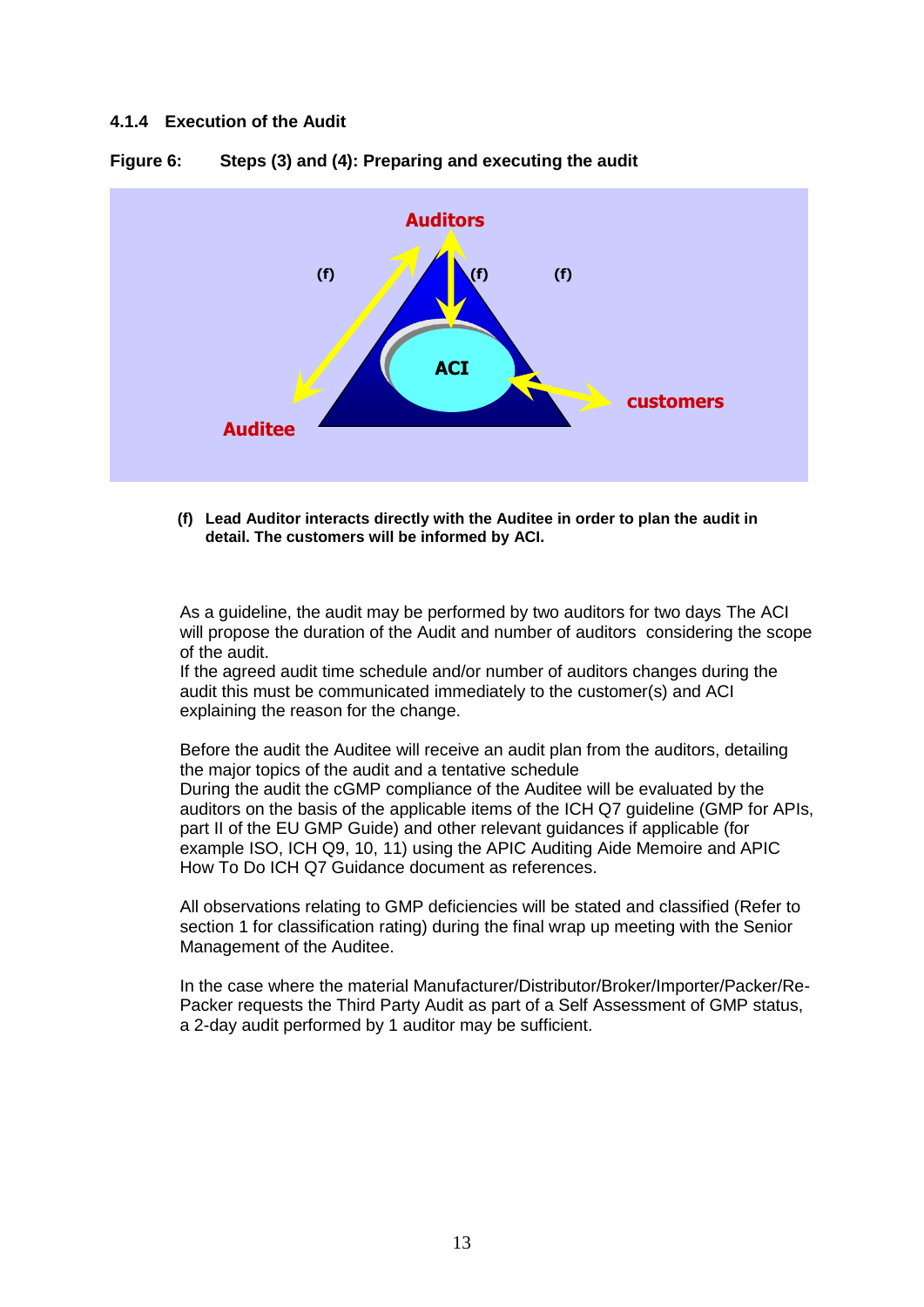## **4.1.5 Audit Report: Reviewing, Signing and Archiving**





- **(g) Lead Auditor sends the draft audit report to the Auditee for any missing data, errors in data etc. and for defining corrective actions.**
- **(h) After checking the draft audit report for accuracy, the Auditee responds to any observations proposing corrective actions, amends these parts to the final draft of the report and sends it back to the auditors and the ACI.**

**IMPORTANT: In the drafted report only 'factual' mistakes should be corrected.**

At the latest, within a period of 3 working weeks after the audit, the lead auditor sends a drafted audit report to the Auditee to check for accuracy and to define corrective actions. The audit report will include a management summary, an overview of which ICH topics were evaluated during the Audit, supported by the ICH Q7 checklist and a detailed description and evidence of the deficiencies. The Auditee should check the accuracy and respond to any observations, proposing corrective actions, responsibilities and time frames within one month and amend these parts to the final draft of the audit report that will be sent back to the auditors and the ACI. The auditors will check within 2 weeks time wether the CAPAs are reasonable and send the signed audit report to ACI.

ACI will forward the final version of the audit report to the audit initiators and the auditee.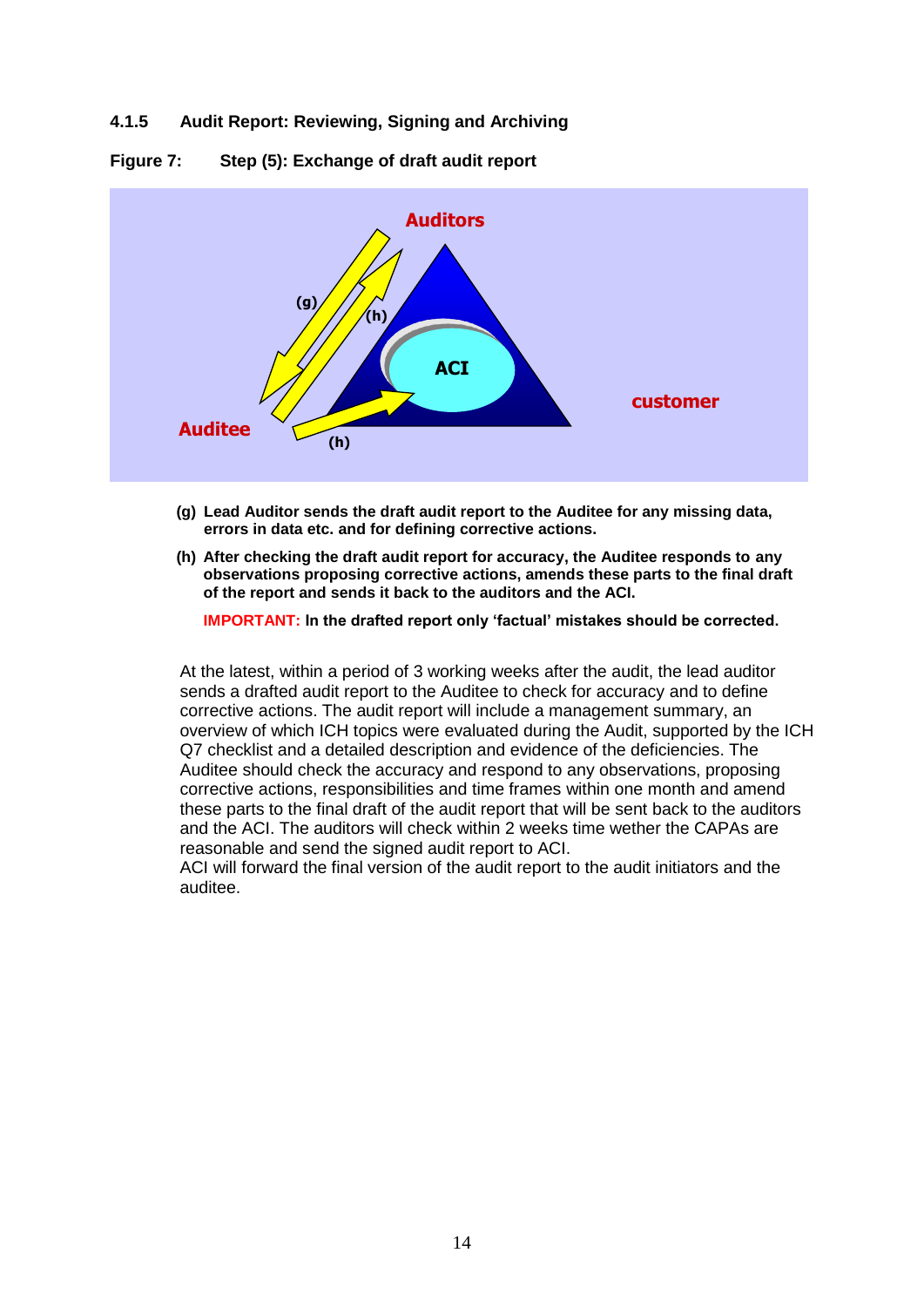#### **Figure 8: Step (6): Handover of the final audit report**



- **(i) After having reviewed that proposed actions have been defined for any deficiencies the auditors sign the final audit report that is sent to the ACI.**
- **(j) The ACI sends copies of the signed audit report to the customer(s) and to the Auditee and archives the original signed audit report.**

On receipt of the audit report from the Auditee, the auditors will review and confirm that a response with realistic timelines has been received for each observation, sign the audit report and send it to the API Compliance Institute. The ACI will then issue a copy of the final signed audit report to the customer(s) and to the Auditee.

The original audit reports are archived for 10 years, however, the original signed audit report remains valid for maximum 3 years. The customer(s) are responsible to review the signed audit report received and decide if any deficiencies have been adequately addressed.

The evaluation of the impact of the audit deficiencies included in the audit report on the GMP status of the API(s) used in the Manufacture of Medicinal Products is the responsibility of the Customer.

#### **4.1.6. Resolution of disagreement with GMP deficiencies/performance of auditors.**

In the case that the QP or Responsible Person of the MAH or Auditee is not satisfied with the quality of the audit report/performance of the auditors, they should contact ACI in writing explaining their concerns. ACI will review their concerns with the auditors and QP or Responsible Person of the MAH and try to satisfy the concerns. In the case that there continues to be a serious disagreement on any of the deficiencies made in the audit report or in the performance of the auditors, the ACI may also request independent review from the APIC Audit Programme Representative/APIC Excom Member on the GMP Compliance issues raised. In this case, the ACI should ensure there is no Conflict of Interest with the APIC Nominee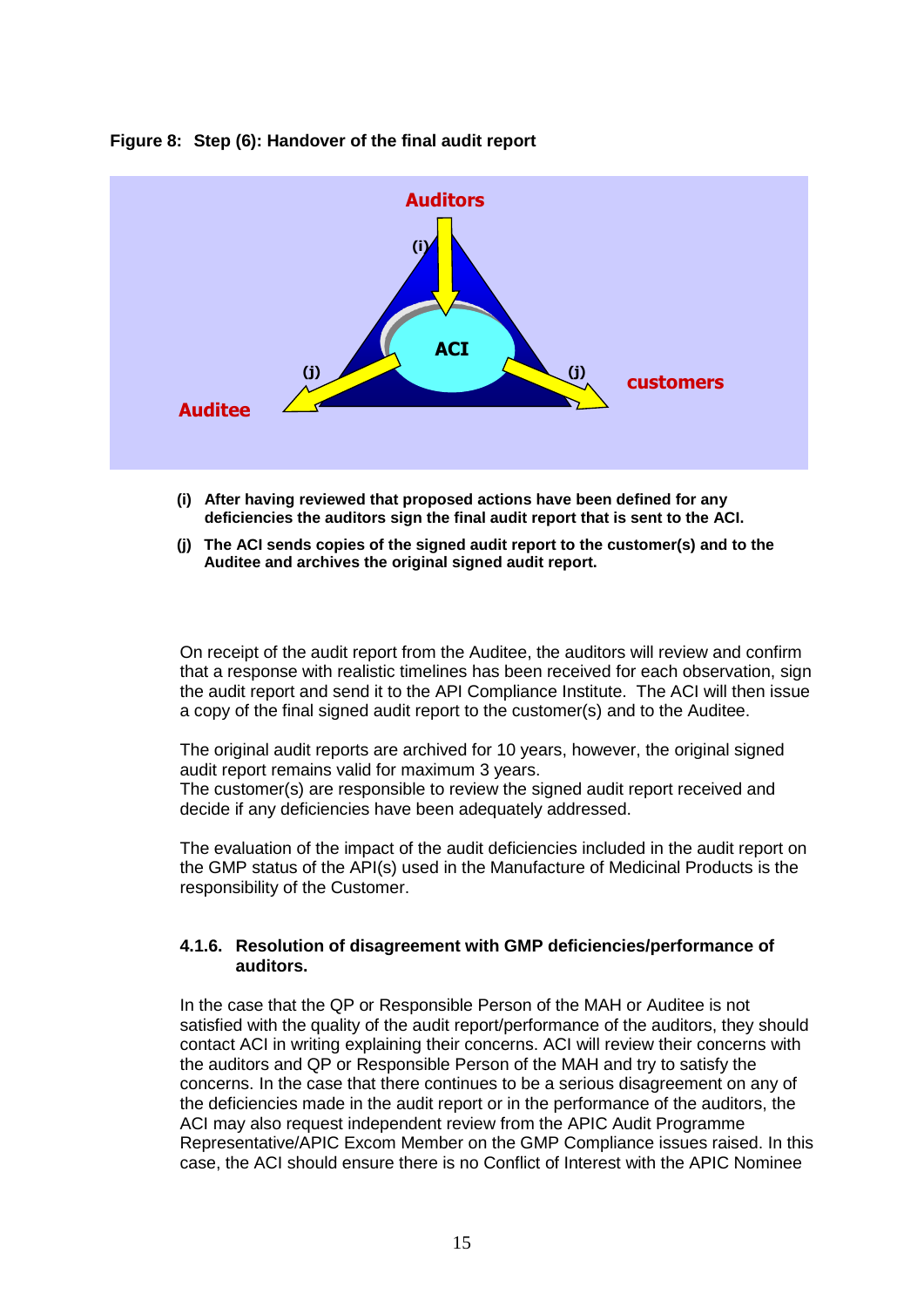and the Auditee and the terms of the Confidentiality Agreement should be extended to include this review. The ACI will report in writing to the QP or Responsible Person of the MAH and the Auditee to give feedback on the formal review of their disagreements and request agreement to close the audit report.

In the case that resolution of disagreements is not possible and the disagreements are related to poor audit performance, the Audit Agreement will be revoked. Written statements of the auditors, the auditee and the customer will be included into the audit report.

IMPORTANT: The copyright of the audit report is jointly held by the customer(s), Auditee and API Compliance Institute. If any of these parties wishes to pass on the audit report to a subsequent Third Party, a request should be made to the API Compliance Institute.

The API Compliance Institute will discuss the use of the Third Party Audit Report with the subsequent customer to ensure the scope of the audit meets their requirements before the audit report is shared.

With the agreement of the Auditee, a list of Third Party Audits completed within the last 3 years may be published on the ACI Website.

IMPORTANT NOTE: It is an essential condition of the Audit Agreement that all Parties agree in advance of the audit that the audit reports may be shown to Inspectors during an audit of the customer as evidence for the qualification of the material

## **4.2 Audit Follow-up**

Following completion and issue of the Third Party Audit Report, the Auditee should issue periodic updates on progress with proposed actions to the customer(s) based on the timelines defined in the audit report.

The customers have the responsibility to check that the proposed actions of the Auditee in response to the audit observations have been implemented in a timely and effective manner.

The customers will also decide on the need and timing for a follow up audit including auditing of the effectiveness of the corrective actions defined in original audit report.

The auditee needs to inform ACI from important changes that impact the validity of the current audit report

## **4.3 Audit Feedback**

Within one month of completion of the audit report, the ACI will request feedback on the effectiveness of the audit process and performance of the auditors from the Auditee using the standard form (Appendix 5). Feedback on displayed knowledge and understanding of the GMP requirements for APIs, audit performance, general communication and inter-personal skills of the auditors will be requested.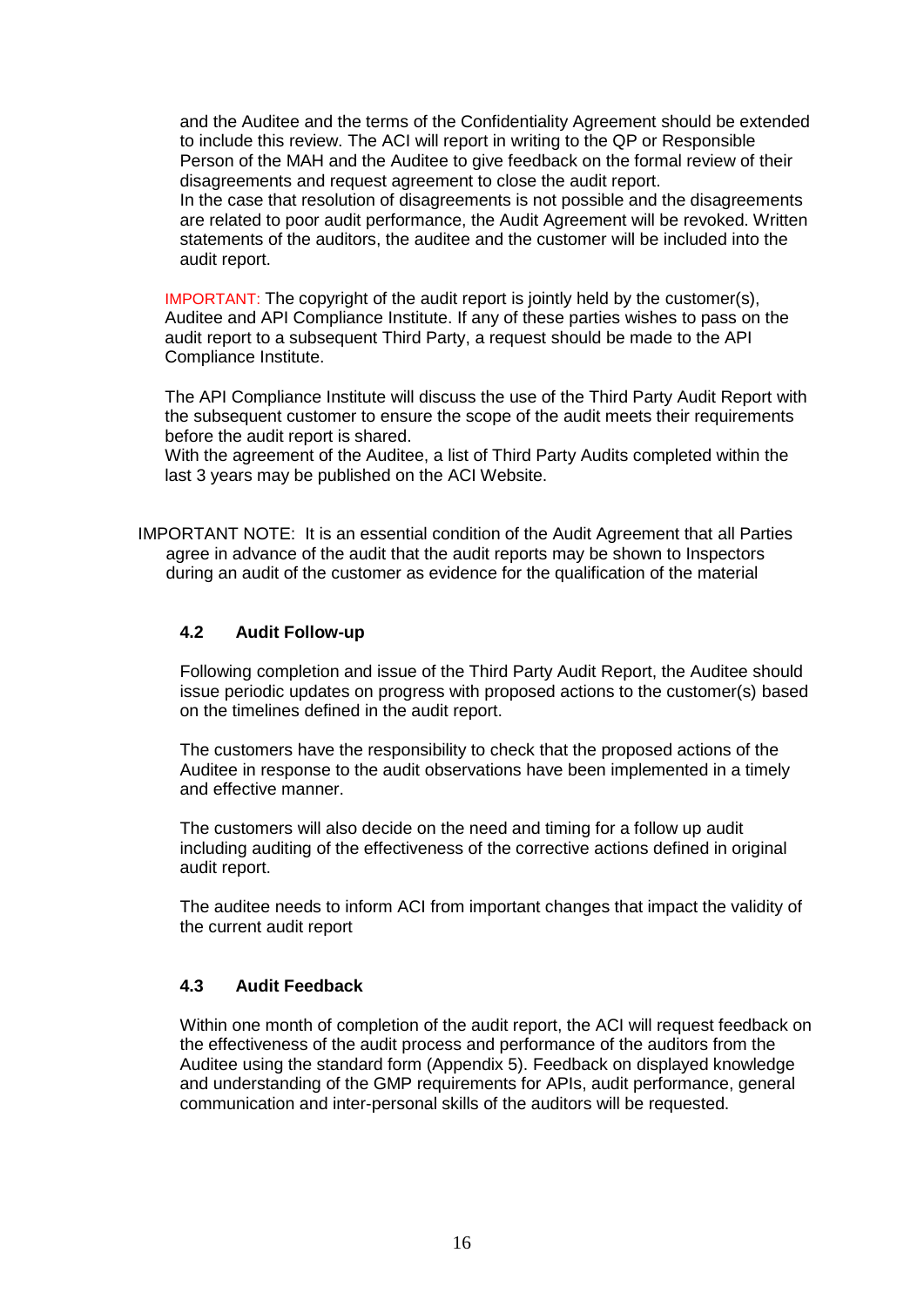This feedback will be used by ACI to improve the effectiveness of the audit programme and to assess the performance of the auditors on an ongoing basis and will be reviewed during the evaluation of auditor performance at the time of their Re-Certification as APIC Auditors.

# **5 Costs Considerations**

The costs of an audit will be calculated

- on a fee per diem rate and
- reimbursement of travelling of the Auditors.

An audit of an manufacturing site will be calculated on the following basis: Fee 1,600.- Euro per Day and Auditor excluding travel costs.

The number of customers will be considered for the cost calculation. This can reduce the audit costs significantly.

In the case that a completed Third Party Audit Report is requested by subsequent customers, re-imbursement costs will be given to the original customer(s) for the Third Party Audit until all costs of the initial audit have been reimbursed. For more details please contact the ACI.